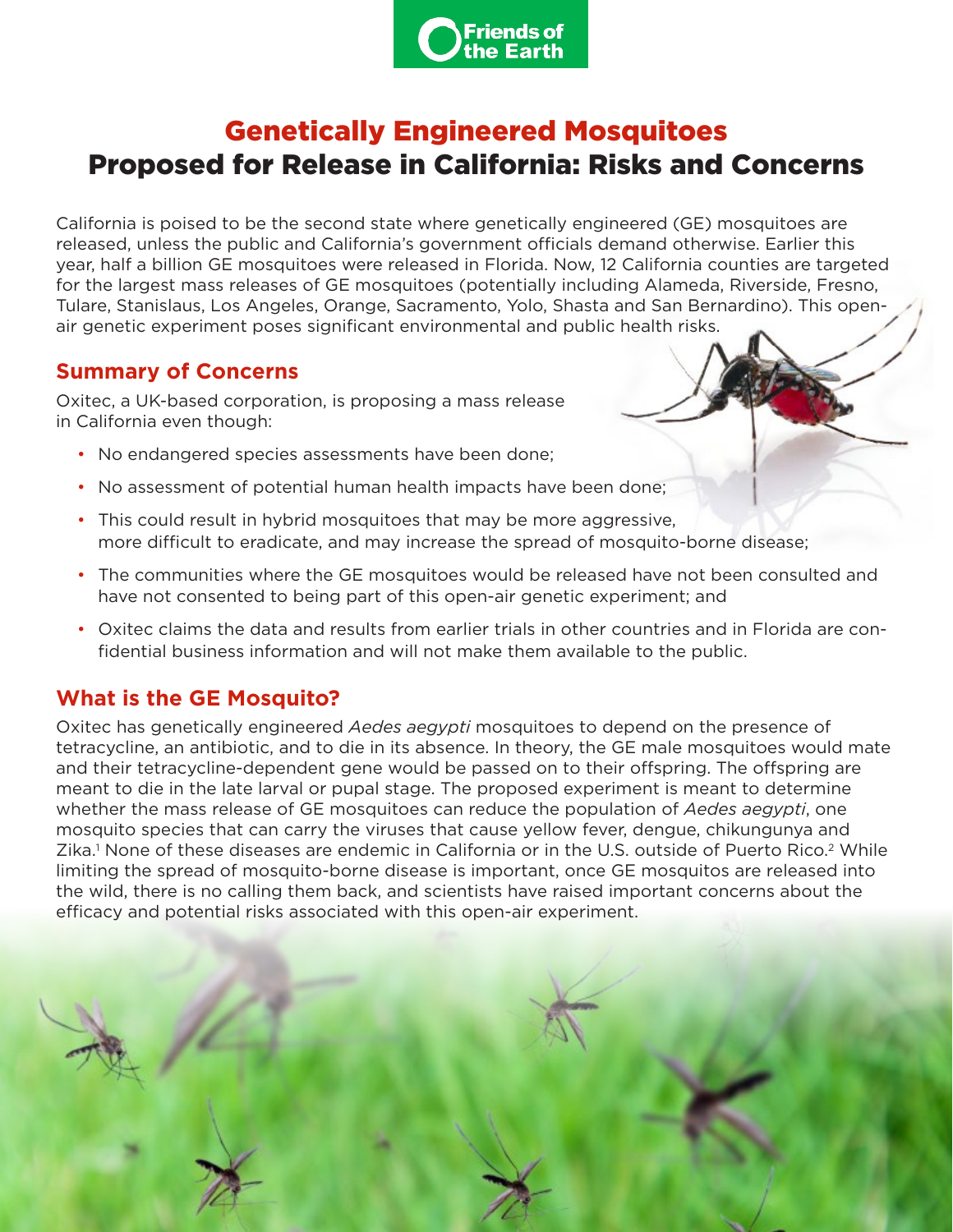#### <span id="page-1-0"></span>**Scientific Concerns**

**To date, GE mosquito trials have failed to reduce mosquito populations.** Oxitec has conducted GE mosquito field trials in the Cayman Islands, Malaysia, Panama and Brazil. To date, none have effectively reduced the *Aedes aegypti* mosquito population.[3](#page-3-0) Also to date, there is no publicly available data from the 2021 field trials in Florida, neither from Oxitec nor the Monroe County (Florida Keys) mosquito control district, to support Oxitec's claims that their GE mosquitoes reduced local *Aedes aegypti* populations.

**Hybrid GE-wild mosquitoes could be created that may be more resistant to pesticides and more aggressive.** Data from a trial in Brazil found genetic material from Oxitec's GE mosquitoes in wild mosquitoes, creating hybrid mosquitoes.<sup>[4](#page-3-0)</sup> The researchers concluded that hybrid wild-GE mosquitoes could result in increased mosquito populations and could potentially contribute to the spread of viral diseases like Zika, West Nile, and Dengue.<sup>[5](#page-3-0)</sup> A study highlighted that these hybrid mosquitoes may be more resistant to insecticides and even more aggressive than their wild counterparts. Wild hybrids may also be able to transmit viruses more easily.[6](#page-3-0)

**Reduction in populations of one type of mosquito could result in an increase in others.** *Aedes aegypti* mosquitoes are only one of several species of mosquitoes that can carry diseases. If the experiment succeeded in reducing populations of *Aedes aegypti*, other varieties, such as the *Aedes albopictus* (Asian tiger), which also transmit dengue and other similar viruses, could increase in number to fill the ecological niche.<sup>[7,8](#page-3-0)</sup>

**Female GE mosquitoes could survive and spread disease.** Oxitec's trial application states that female offspring — which bite and spread disease — will die before they mature into adults, and therefore exposure to biting female mosquitoes is not anticipated. However, females have been inadvertently released in Oxitec's experiments.<sup>[9,10](#page-3-0)</sup> Data also show that females may survive in the presence of tetracycline — an antibiotic that is widely used in California agriculture and therefore present in the environment. Because of the very large numbers of GE mosquitoes proposed for release (up to 30,000 mosquitoes per acre, per week), even a small percentage of surviving biting female GE mosquitoes may lead to a significant number of females in the environment. This could lead to an increased mosquito population in the nearly 100,000 acres in California where mosquitoes are proposed for release.

**GE mosquitoes may inject novel proteins into humans and other animals.** Biting female GE mosquitoes may inject a novel engineered protein into humans and other animals.[11](#page-3-0) Oxitec has yet to show that these novel proteins would not harm humans or other animals. However, EPA declares that the risk assessment information about allergenic or toxic effects of the genes inserted into the mosquitoes is "confidential." [12,13](#page-3-0)

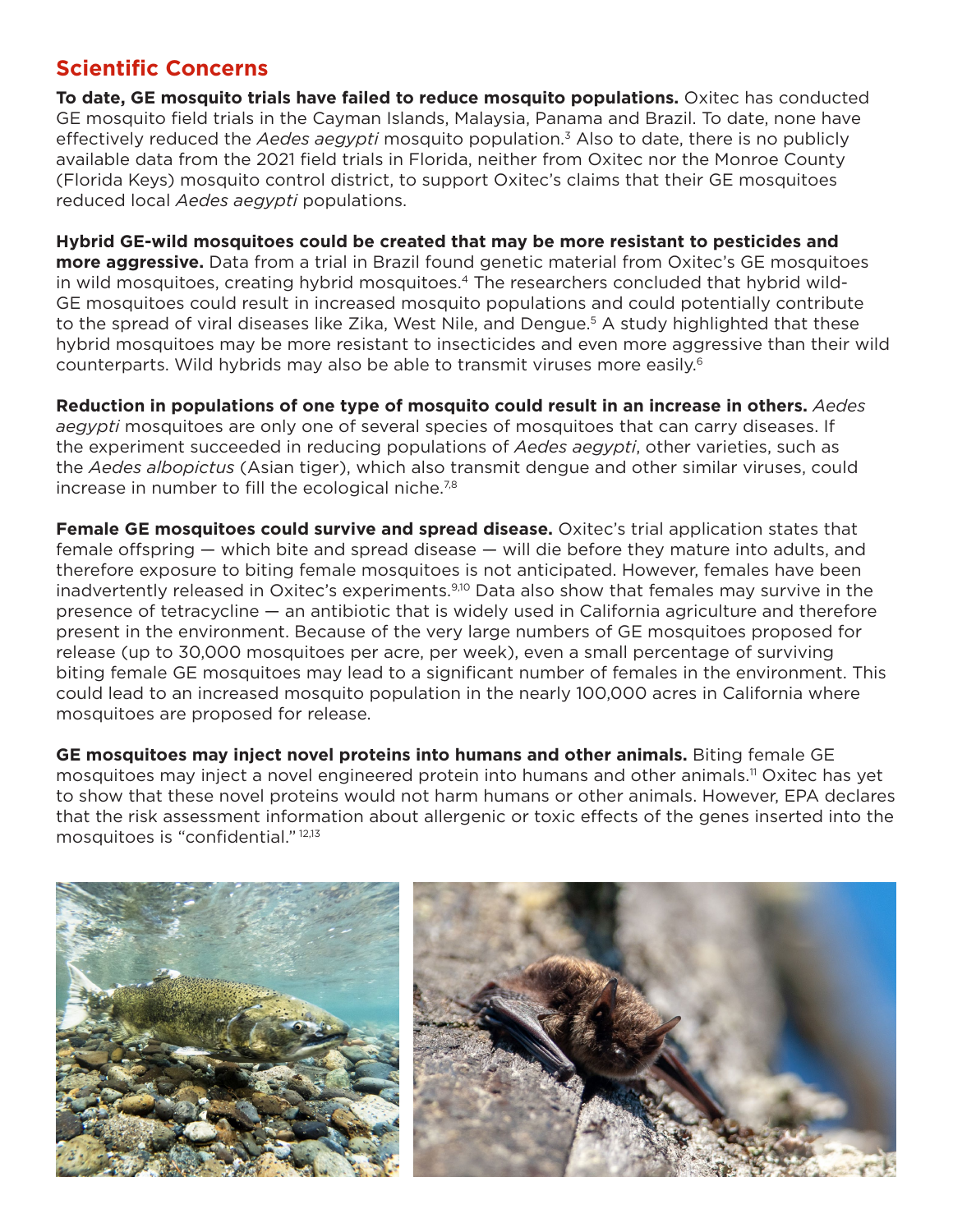<span id="page-2-0"></span>**No studies have been completed to assess risks to endangered species.** There are 87 federally listed endangered species in the state of California.[14](#page-3-0) Yet, the U.S. Environmental Protection Agency (EPA) has not required any endangered species assessments prior to the release of GE mosquitoes. Feeding trials for key mammals and birds could provide important insights about what impacts the GE mosquitoes may have on endangered or threatened species. However, no feeding trials have been done for mammals or birds, only for "aquatic invertebrates" (crayfish and guppies).[15](#page-3-0)

## **Lack of Transparency**

Oxitec's proposal has not undergone independent scientific review, and EPA has not convened a Scientific Review Panel as it has done for other new pesticides. Neither the full proposal nor data from the 2021 releases in Florida are publicly available. In addition, Oxitec's community engagement has not been transparent. In 2021, Oxitec released GE mosquitoes as part of an experimental trial in Monroe County, Florida. Neither the mosquito control board nor Oxitec informed community residents about the locations of release until three days beforehand. Residents were not given advance warning about the exact date the release was set to occur and there was no free and prior informed consent by affected community members — a fundamental tenet of any research involving human subjects.

# **Lack of Regulations Specific to GE Insects**

Currently, there are no regulations in the U.S. specific to GE insects. EPA regulates GE mosquitoes as biopesticides under the Federal Insecticide, Fungicide, and Rodenticide Act (FIFRA), but because of their potential impacts on the environment and human health,<sup>[16](#page-3-0)</sup> critics have named the need for full environmental and health assessment and oversight.<sup>[17](#page-3-0)</sup> Prior to any further consideration of a release in California, CEQA analysis, as well as regulations specific to GE insects, must be in place. In addition, government agencies must not solely rely upon company selfassessment of risks and must require third-party peer-reviewed public health and environmental assessments.

For More Information: Contact Dana Perls, Food and Technology Program Manager, Friends of the Earth, **Dperls@foe.org** or see **https://foe.org/projects/gmo-animals/**